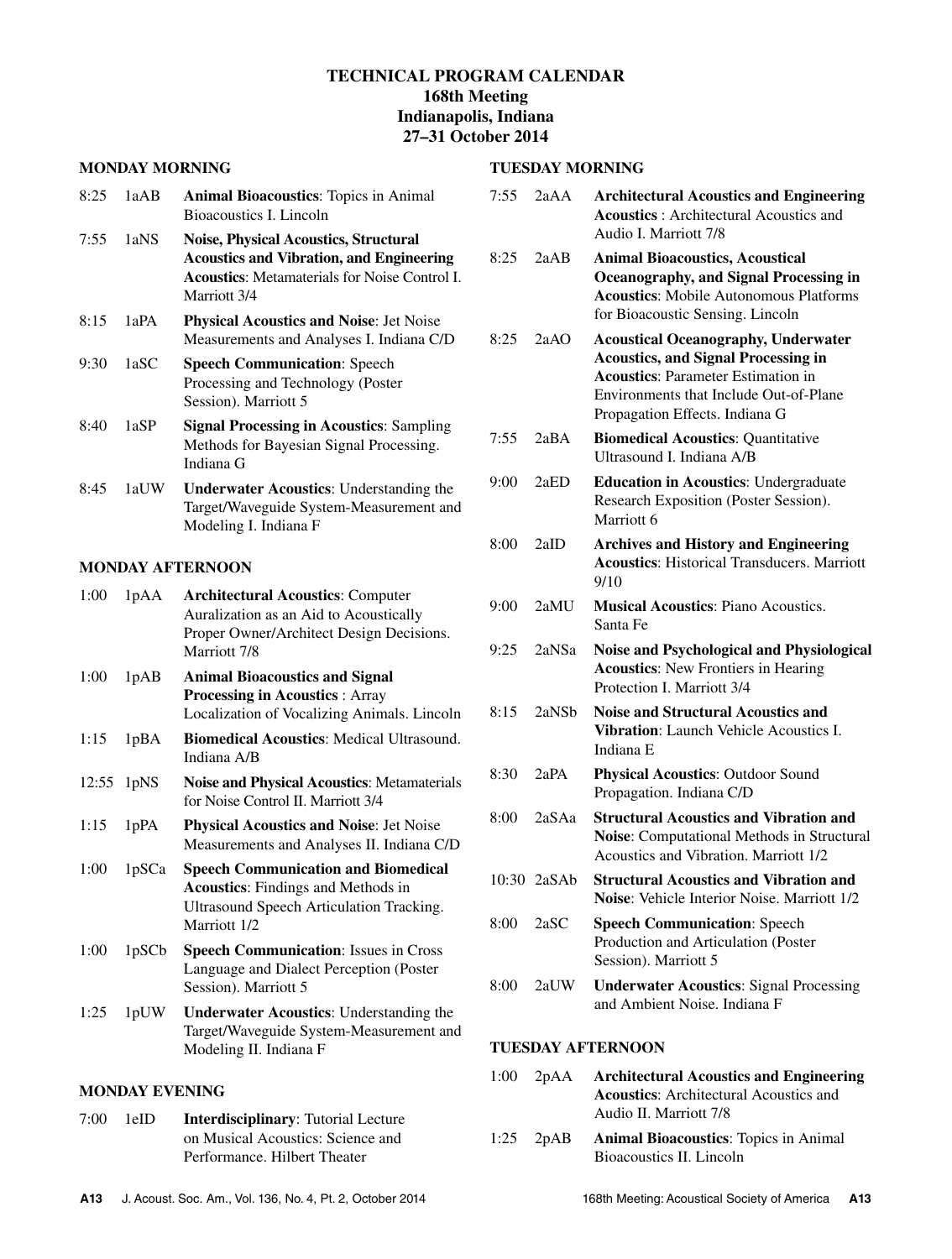| 1:45 | 2pAO  | <b>Acoustical Oceanography: General Topics</b><br>in Acoustical Oceanography. Indiana G                                                                                    |
|------|-------|----------------------------------------------------------------------------------------------------------------------------------------------------------------------------|
| 1:30 | 2pBA  | <b>Biomedical Acoustics: Quantitative</b><br>Ultrasound II. Indiana A/B                                                                                                    |
| 2:45 | 2pEDa | <b>Education in Acoustics:</b> General Topics in<br>Education in Acoustics. Indiana C/D                                                                                    |
| 3:30 | 2pEDb | Education in Acoustics: Take 5's. Indiana<br>C/D                                                                                                                           |
| 1:55 | 2pID  | Interdisciplinary: Centennial Tribute to<br>Leo Beranek's Contributions in Acoustics.<br>Indiana E                                                                         |
| 1:00 | 2pMU  | <b>Musical Acoustics: Synchronization</b><br>Models in Musical Acoustics and<br>Psychology. Santa Fe                                                                       |
| 1:25 | 2pNSa | Noise and Psychological and Physiological<br><b>Acoustics:</b> New Frontiers in Hearing<br>Protection II. Marriott 3/4                                                     |
| 1:00 | 2pNSb | <b>Noise and Structural Acoustics and</b><br><b>Vibration:</b> Launch Vehicle Acoustics II.<br>Marriott 9/10                                                               |
| 1:00 | 2pPA  | <b>Physical Acoustics and Education in</b><br><b>Acoustics:</b> Demonstrations in Acoustics.<br>Indiana C/D                                                                |
| 2:00 | 2pSA  | <b>Structural Acoustics and Vibration,</b><br><b>Signal Processing in Acoustics, and</b><br><b>Engineering Acoustics: Nearfield</b><br>Acoustical Holography. Marriott 1/2 |
| 1:00 | 2pSC  | <b>Speech Communication: Segments and</b><br>Suprasegmentals (Poster Session). Marriott 5                                                                                  |
| 1:00 | 2pUW  | <b>Underwater Acoustics: Propagation and</b><br>Scattering. Indiana F                                                                                                      |

### **WEDNESDAY MORNING**

| 8.20 | 3aAA | <b>Architectural Acoustics and Noise:</b><br>Design and Performance of Office<br>Workspaces in High Performance<br>Buildings. Marriott 7/8                                 |
|------|------|----------------------------------------------------------------------------------------------------------------------------------------------------------------------------|
| 8:25 | 3aAB | <b>Animal Bioacoustics: Predator-Prey</b><br>Relationships. Lincoln                                                                                                        |
| 8:00 | 3aAO | <b>Acoustical Oceanography, Underwater</b><br><b>Acoustics, and Education in Acoustics:</b><br>Education in Acoustical Oceanography and<br>Underwater Acoustics. Indiana E |
| 8:00 | 3aBA | <b>Biomedical Acoustics:</b> Kidney Stone<br>Lithotripsy. Indiana A/B                                                                                                      |
| 8:00 | 3aEA | <b>Engineering Acoustics and Structural</b><br><b>Acoustics and Vibration:</b> Mechanics of<br>Continuous Media. Marriott 9/10                                             |
| 9:00 | 3aID | <b>Student Council, Education in Acoustics,</b><br>and Acoustical Oceanography: Graduate<br>Studies in Acoustics (Poster Session).<br>Marriott 6                           |

|  | 9:00 3aMU Musical Acoustics: Topics in Musical |
|--|------------------------------------------------|
|  | Acoustics. Santa Fe                            |

- 8:45 3aNS **Noise and ASA Committee on Standard**: Wind Turbine Noise. Marriott 3/4
- 8:20 3aPA **Physical Acoustics, Underwater Acoustics, Structural Acoustics and Vibration, and Noise**: Acoustics of Pile Driving: Models, Measurements, and Mitigation. Indiana C/D
- 8:00 3aSAa **Structural Acoustics and Vibration, Architectural Acoustics, and Noise**: Vibration Reduction in Air-Handling Systems. Marriott 1/2
- 10:00 3aSAb **Structural Acoustics and Vibration**: General Topics in Structural Acoustics and Vibration. Marriott 1/2
- 8:00 3aSC **Speech Communication**: Vowels = Space + Time, and Beyond: A Session in Honor of Diane Kewley-Port. Marriott 5
- 8:30 3aSPa **Signal Processing in Acoustics**: Beamforming and Source Tracking. Indiana G
- 10:15 3aSPb **Signal Processing in Acoustics**: Spectral Analysis, Source Tracking, and System Identification (Poster Session). Indiana G
- 9:00 3aUW **Underwater Acoustics, Acoustical Oceanography, Animal Bioacoustics, and ASA Committee on Standards**: Standardization of Measurement, Modeling, and Terminology of Underwater Sound. Indiana F

### **WEDNESDAY AFTERNOON**

| 1:00 | 3pAA              | <b>Architectural Acoustics:</b> Architectural<br><b>Acoustics Medley. Marriott 7/8</b>    |
|------|-------------------|-------------------------------------------------------------------------------------------|
| 1:00 | 3pBA              | <b>Biomedical Acoustics:</b> History of High<br>Intensity Focused Ultrasound. Indiana A/B |
| 2:00 | 3pED              | <b>Education in Acoustics:</b> Acoustics<br>Education Prize Lecture. Indiana C/D          |
| 1:00 | 3pID              | <b>Interdisciplinary:</b> Hot Topics in Acoustics.<br>Indiana E                           |
| 1:00 | 3 <sub>p</sub> NS | <b>Noise:</b> Sonic Boom and Numerical<br>Methods. Marriott 3/4                           |
| 1:00 | 3pUW              | <b>Underwater Acoustics: Shallow Water</b><br>Reverberation I. Marriott 9/10              |

### **THURSDAY MORNING**

| 8:40 | 4aAAa Architectural Acoustics, Speech    |
|------|------------------------------------------|
|      | <b>Communication, and Noise:</b>         |
|      | Room Acoustics Effects on Speech         |
|      | Comprehension and Recall I. Marriott 7/8 |